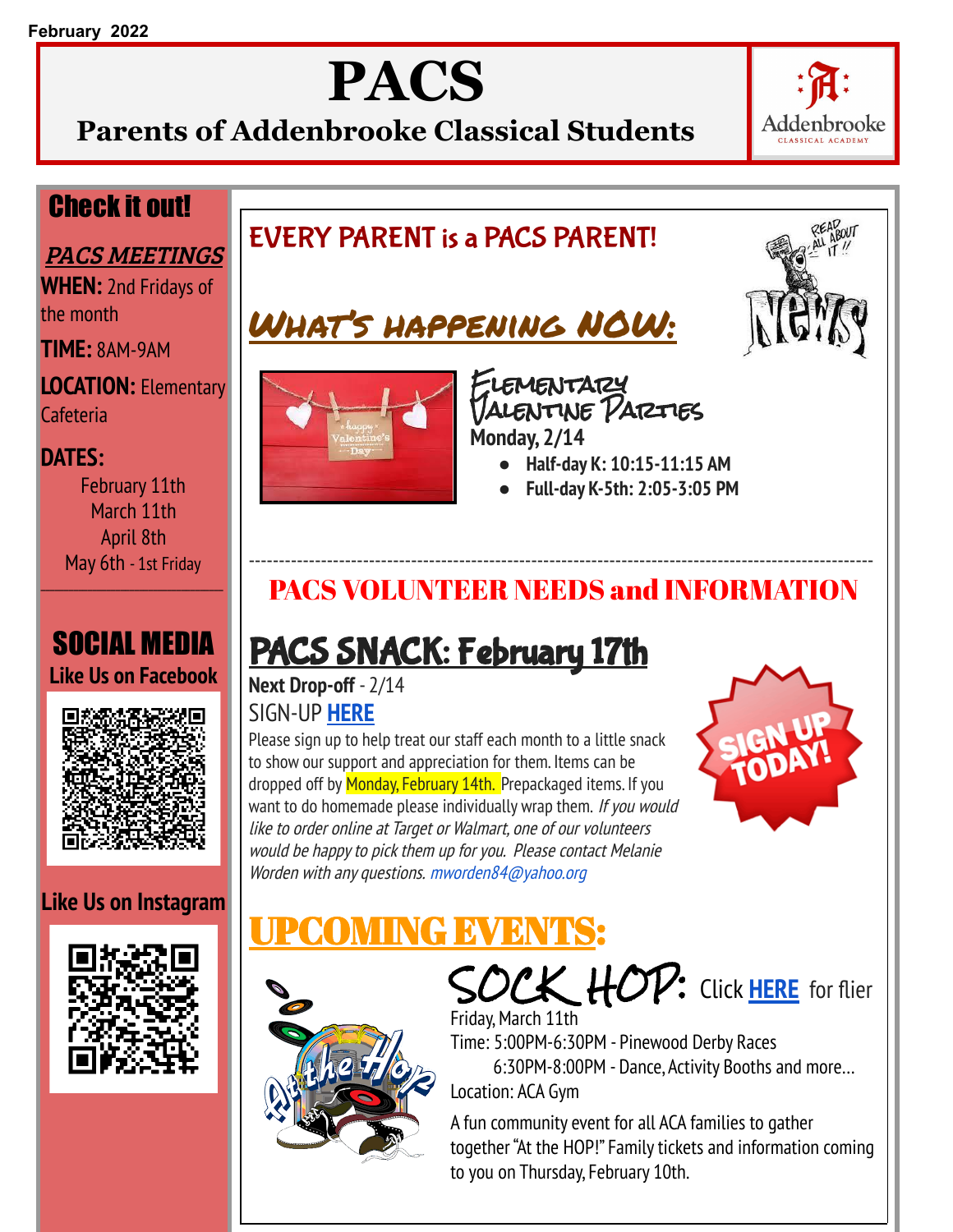



amazon

**SKATE NIGHT:** February 24 | 6-8PM **SOCK HOP:** March 11 | 5PM-8PM **CHILI CONTEST for Teacher Conferences:** March 15 &16 **STAFF APPRECIATION:** May 2-6

## NEW TO PACS

Here are your next steps… **Stay connected:** To stay in the loop of all events, volunteer needs and changes, please click **HERE** for PACS to capture your email.

# SHOUT OF FROM PACS...

We're looking forward to another amazing year at Addenbrooke. BIG thanks to the many of you who showered our ACA staff with goodies from our Holiday Giving Tree! This could not have happened without YOU!

## **2021-2022 PACS Board:**

President: Christie Lanzen christiepacs@addenbrook.org Vice President: Heather Davenport heatherpacs@addenbrooke.org Secretary: Tish Torrez

Ambassador Liaison: Carrie Ellis Carrie@getunitedmomentum.com Treasure: OPEN

**Thank you for your love of ACA and your commitment to making it an incredible school!**



BE Ready…

BE Engaged…

BE Your Kid' s Biggest Fan!